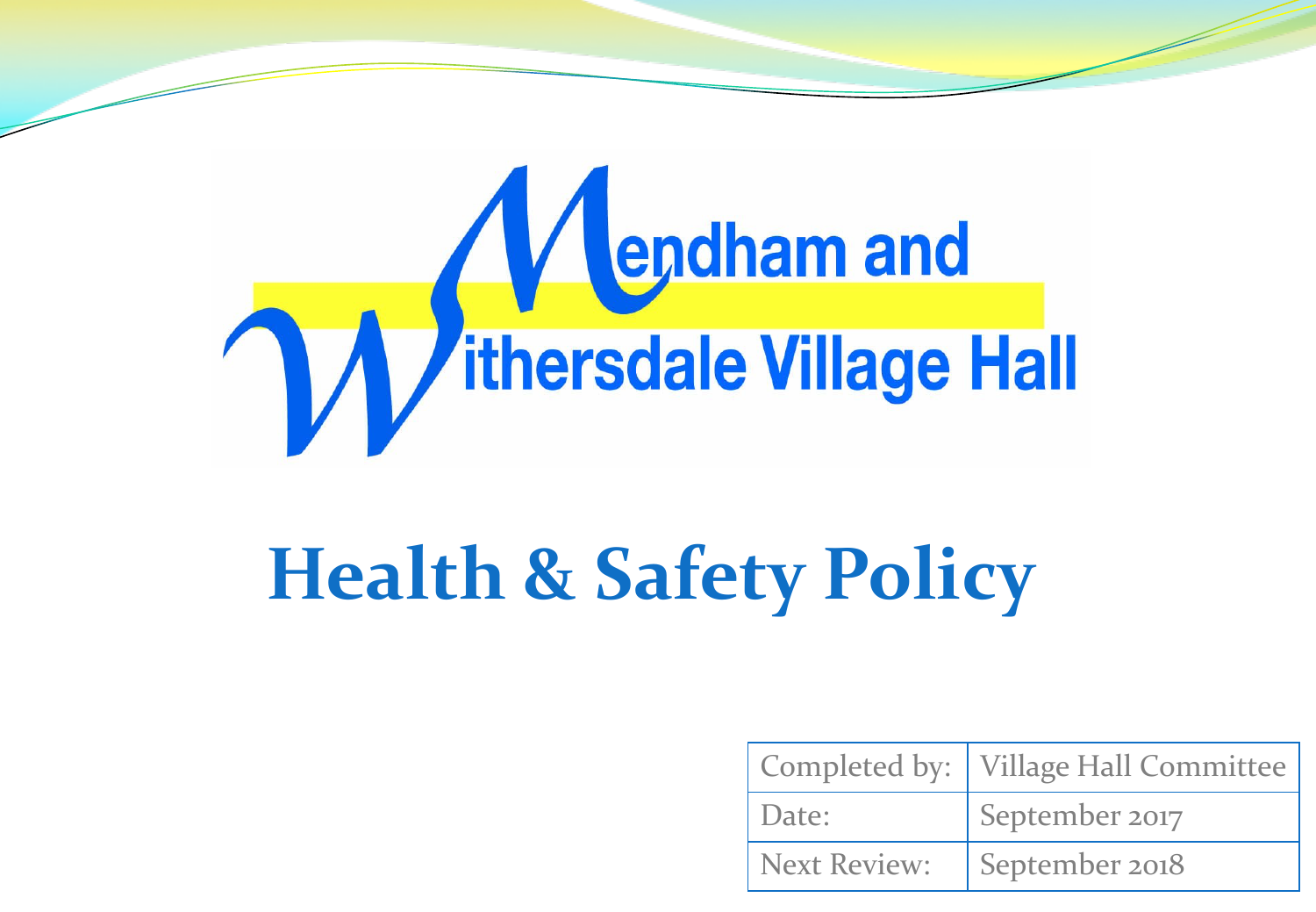## Policy Statement

- This document is the Health and Safety policy of the Mendham & Withersdale Village Hall Committee, hereinafter referred to as the 'Trustees'.
- Our policy is to:
	- i. Provide healthy and safe working conditions, equipment and systems of work for our volunteers, members, visitors, hirers and any future employees.
	- ii. Keep the hall premises and playing field and their facilities and equipment in a safe condition for all users.
	- iii. Provide such training and information as is necessary to volunteers, users and any staff.
- It is the intention of the Trustees to comply with all Health and Safety legislation and to act positively where they can reasonably do so to prevent injury, ill health or any danger arising from the activities and operations within the Hall and Field.
- The Trustees consider the promotion of health and safety of all who use the premises, including contractors who may work there, to be of great importance. They recognise that the effective prevention of accidents depends as much on a committed attitude of mind to safety as on the operation and maintenance of equipment and safe systems of work. To this end, they will seek to encourage all visitors, contractors and users and any staff to engage in the establishment and observance of safe working practices.
- Any employees, contractors, visitors and users will be expected to recognise that there is a duty on them to comply with the practices set out by the Trustees, with all safety requirements set out in the hiring agreement and with safety notices on the premises and to accept responsibility to do everything they can to prevent injury to themselves and others.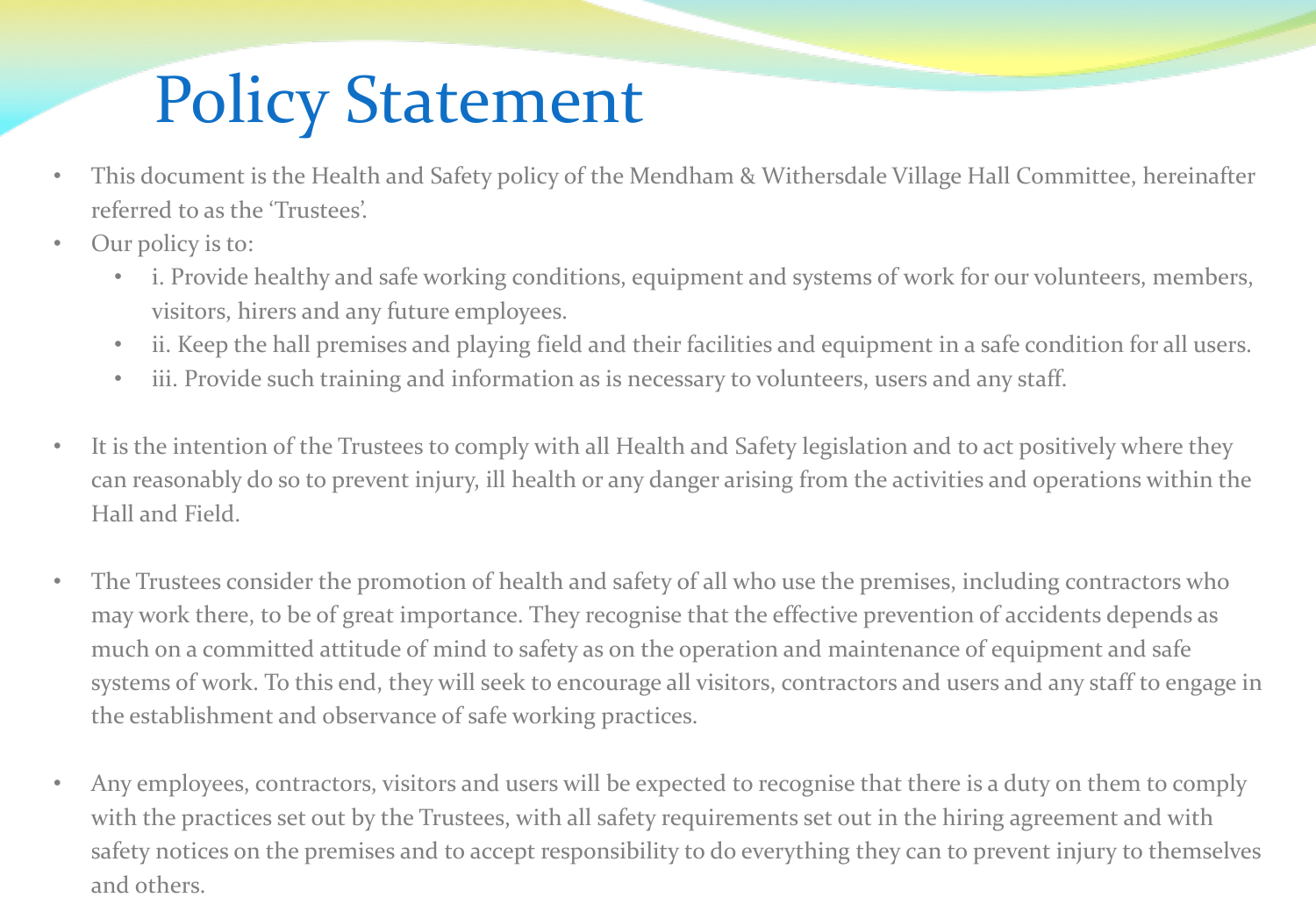# Responsibility

- The Trustees have overall responsibility for health and safety in the hall and field and for the implementation of this policy. It is the intention of the Trustees to comply with all Health and Safety legislation and to act positively where they can reasonably do so to prevent injury, ill health or any danger arising from the activities and operations on the hall and field.
- All users of the facilities are expected to read this Health and Safety Policy statement as a condition of their hire and to recognise that it is their duty to comply with the procedures and all safety requirements, including safety notices at the site. They will be required to sign the hiring form as evidence that they agree to the hiring conditions.
- It is the duty of all contractors, hirers, visitors and any staff to:
	- i. take care of themselves and others who may be affected by their activities
	- ii. do everything they reasonably can to prevent injury to themselves and others
	- iii. co-operate with the Trustees in keeping the premises and field safe and healthy including the car park
- Should anyone using the hall or field come across a fault, damage or other situation which might cause injury and cannot be rectified immediately, they should inform any member of the Management Committee as soon as possible so that the problem can be dealt with. Where equipment is damaged a notice should be placed on it warning that it is not to be used and it should be reported immediately.
- Routine reviews, checks and safety inspections of safety procedures and equipment are conducted by appointed Trustees or their nominees. Further information can be obtained from the Chairman or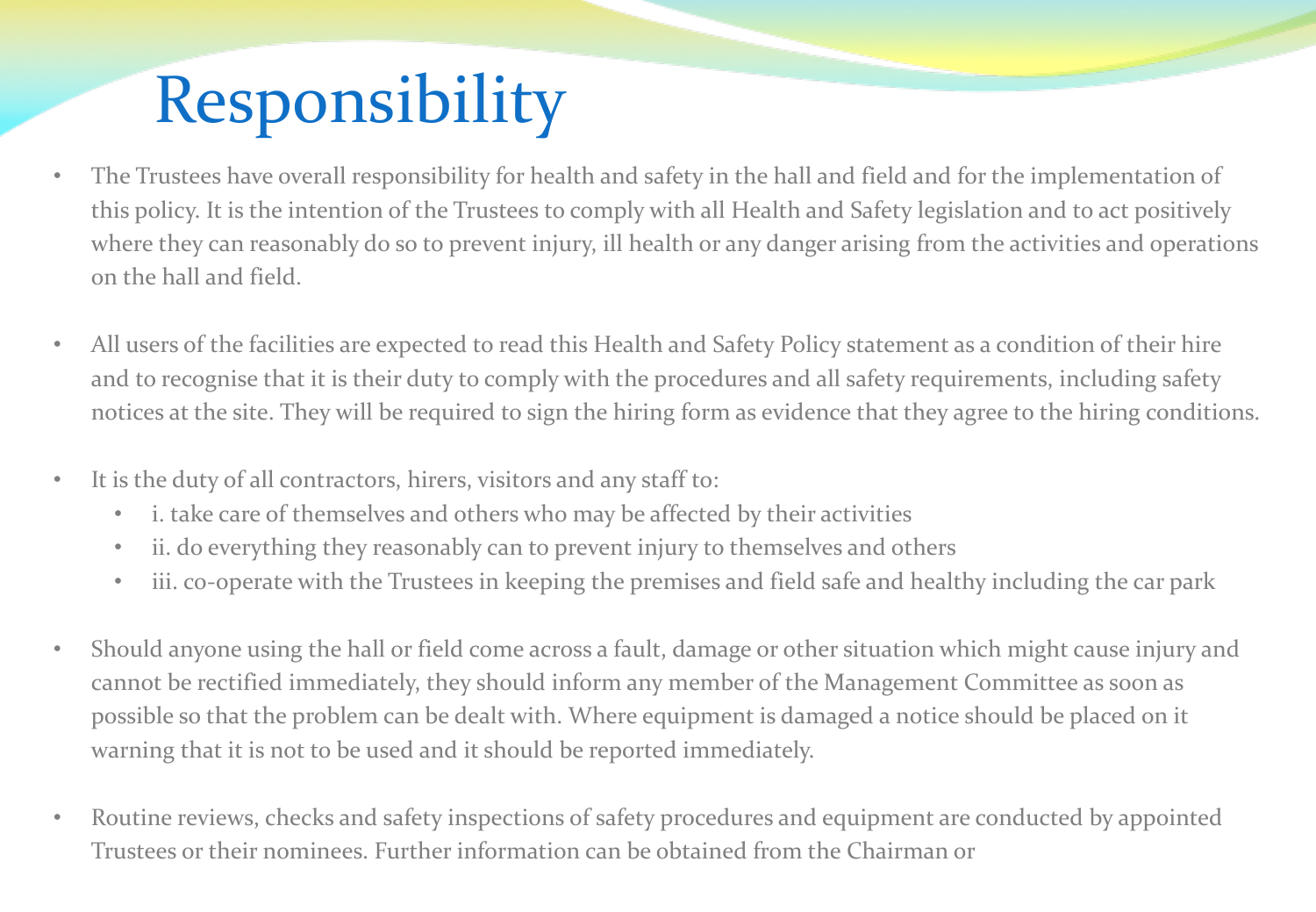## Safety Information

#### **Fire Precautions and Checks**

A plan of the hall showing the location of fire exits, fire extinguishers and smoke detectors is given in the separate fire risk assessment.

A copy of the Hall Emergency evacuation procedure displayed on the Hall notice-board. In addition, each group that meets regularly in the Hall may have its own evacuation procedure and fire drill procedure.

The service record for the fire safety equipment is available from the Management Committee upon request and is also displayed at the hall.

#### **Risk Assessments**

The Trustees carry out Risk assessments to assess and examine activities that could cause harm to people to help decide whether enough precautions are in place or whether more needs to be done to prevent harm.

These risk assessments also help the Trustees to comply with the various laws and regulations contained in a wide range of legislation. Copies of the risk assessments are available from the Management Committee on request.

The risk assessments, together with the actions and outcomes they may identify, are kept under review in order to aim for the lowest level of risk possible. However, the Trustees are aware that risk can never be eliminated completely. New risk assessments are carried out if new or changed circumstances are identified and are part of the Trustees' on-going commitment to safety.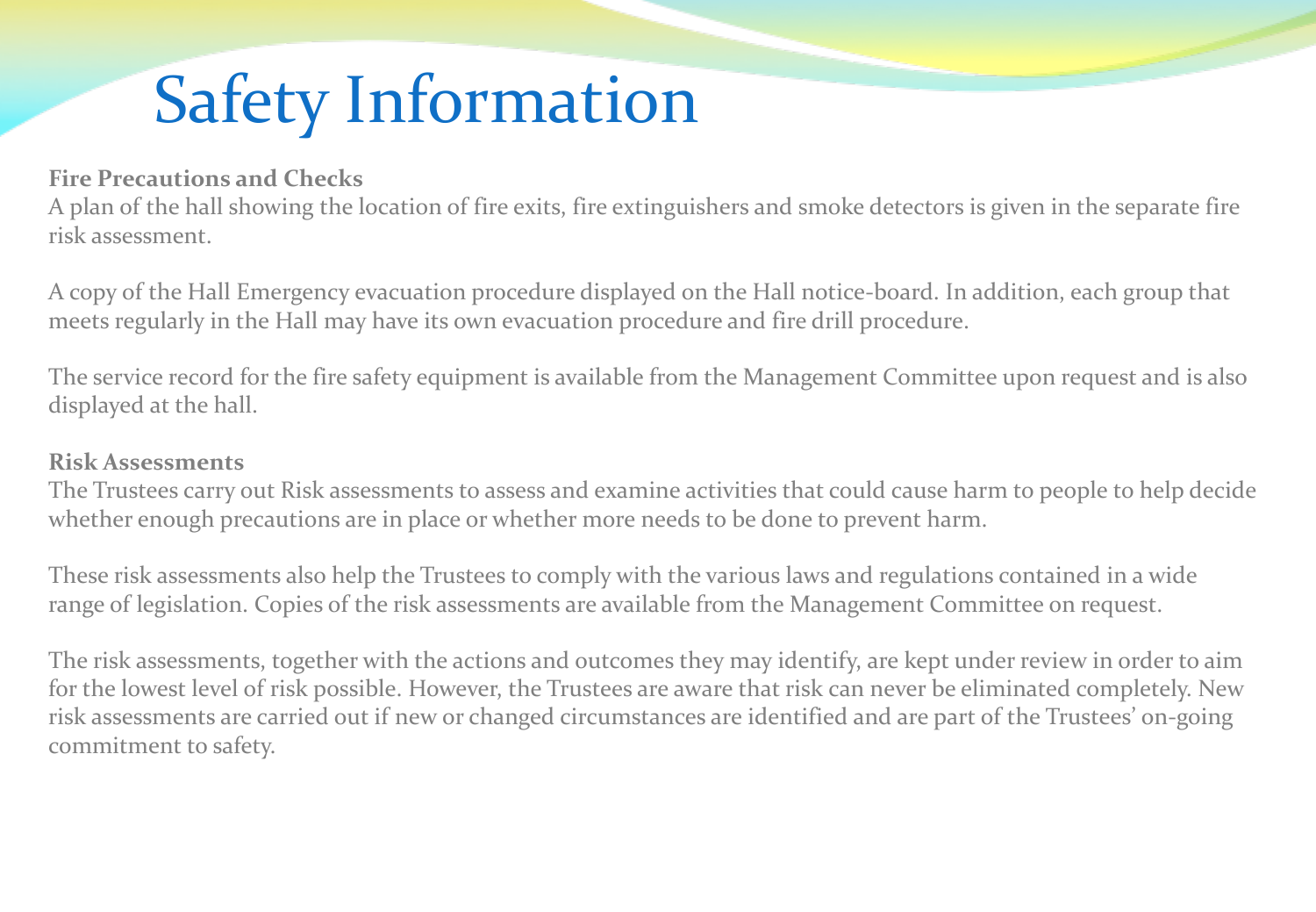## Safety Practices

The following practices must be followed in order to minimise risks:

- Make sure that all emergency exits doors are clear and unlocked as soon as the hall is to be used and throughout the hiring.
- Do not operate or touch any electrical equipment where there are signs of damage, exposure of components or water penetration, etc.
- Do not work on steps, ladders or at a height until that are properly secured and another person is present.
- Do not leave portable electrical or gas appliances operating while unattended.
- Do not bring onto the property any portable electrical appliances which have not been Portable Appliance Tested.
- Do not attempt to move heavy or bulky items (e.g. stacked tables or chairs) without the proper equipment.
- Do not stack chairs more than six high.
- Do not attempt to carry or tip a water boiler when it contains hot water. Leave it to cool.
- Do not allow children in the kitchen except under close supervision. Avoid over-crowding and do not allow running.
- Wear suitable protective clothing when handling cleaning or other toxic materials.
- All faults or repairs should be noted in the Maintenance Manual kept in the desk in the entrance foyer. 4
- Report every accident in the accident book and to the Management Committee.
- Be aware and seek to avoid the following risks:
	- Creating slipping hazards on steps or wet floors mop spills immediately
	- Creating tripping hazards such as buggies, umbrellas, bags, mops and other items left in the foyer, kitchen, main hall and storage areas
	- Avoiding tripping by using adequate lighting
	- Risk to individuals while in sole occupancy of the building.
	- Risks involved in handling kitchen equipment e.g. cooker, water heater and knives
	- Creating toppling hazards by piling equipment e.g. in store cupboards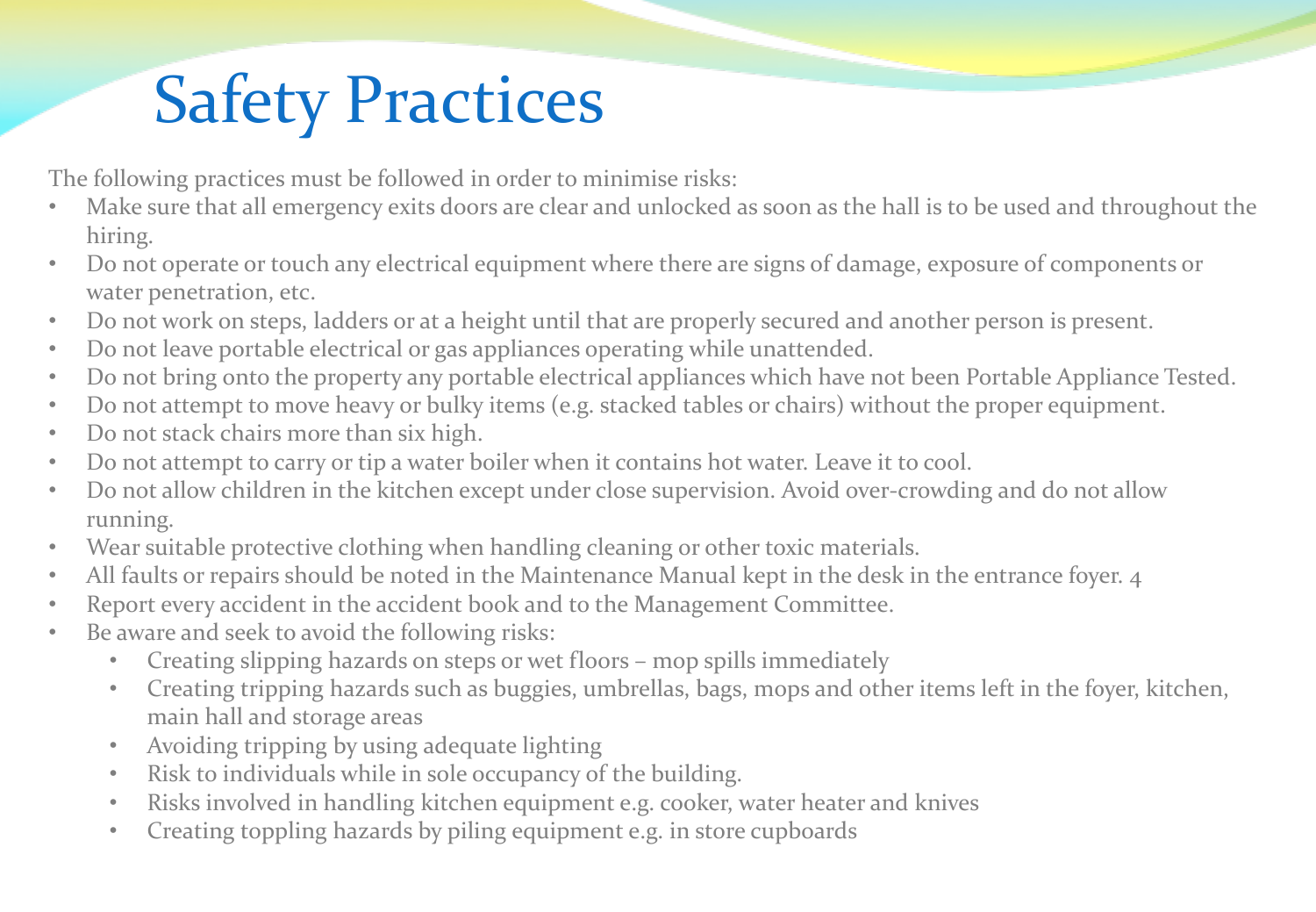## Safety Practices

#### **IN CASE OF ACCIDENTS**

The nearest Accident and Emergency/Casualty dept. is: Norfolk and Norwich University Hospital, Colney Ln, Norwich NR4 7UY

The nearest doctor's surgery is: Harleston Medical Practice, Bullock Fair Surgery, Bullock Fair Close, Harleston, IP20 9AT Tel 01379 853217.

The First Aid Box and Accident Book are located in the kitchen. This must be completed whenever an accident occurs. All accidents, even minor ones, must be reported to the Management Committee.

The following major injuries or incidents must be reported on RIDDOR forms:

- Fracture, other than to fingers, thumbs or toes;
- Amputation;
- Dislocation of the shoulder, hip, knee or spine;
- Loss of sight (temporary or permanent);
- Any penetrating injury to eye (including chemical);
- Injury from electric shock leading to unconsciousness or admittance to hospital for more than 24 hours;
- Any other injury leading to hypothermia, head induced illness or unconsciousness or requiring resuscitation or requiring admission to hospital for more than 24 hours;
- Unconsciousness caused by asphyxia or exposure to harmful substance or biological agent;
- Acute illness requiring medical treatment or loss of consciousness from absorption, of any substance by inhalation, ingestion or through skin;
- Acute illness requiring medical attention which may have resulted from a biological agent or its toxins or infected material.

Should there be an incident in the hall that requires the completion of a RIDDOR form, then please contact a member of the management committee.